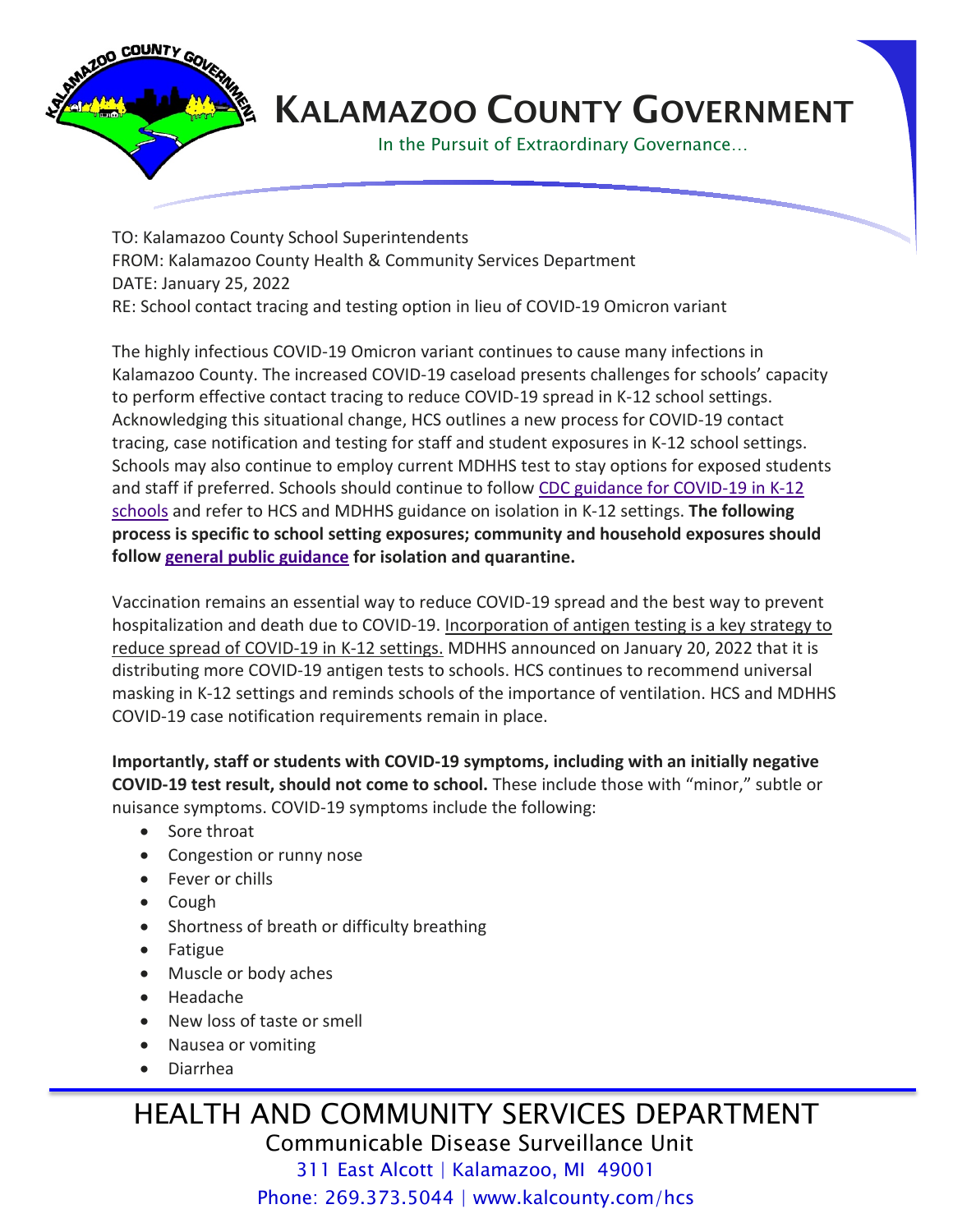## Case notification and post-exposure testing process

- 1. School learns of a positive COVID-19 case in a student or staff member.
- 2. School notifies students/families that there is a case in their class or school-associated activity. Classmates or activity members are considered "presumptive contacts."
- 3. All students and staff who are presumptive contacts should monitor for symptoms and wear [a well-fitting face mask](https://www.cdc.gov/coronavirus/2019-ncov/prevent-getting-sick/about-face-coverings.html#:%7E:text=To%20protect%20yourself%20and%20others,that%20you%20will%20wear%20consistently.) for 10 days post-exposure in school and public settings.
- 4. Presumptive student and staff contacts not [up to date on COVID-19 vaccination](https://www.cdc.gov/coronavirus/2019-ncov/vaccines/stay-up-to-date.html)<sup>[1](#page-1-0)</sup> according to CDC or who have not had COVID-19 infection<sup>[2](#page-1-1)</sup> in the last 90 days, should test every other day for six days after exposure depending on COVID-19 test availability. The following are testing options:
	- a. School administered antigen testing (see 1/18/2022 MDHHS MI Safe School Antigen Testing Process Update)
	- b. School distribution of home antigen tests performed by parents (see 1/18/2022 MDHHS MI Safe School Antigen Testing Process Update); schools are encouraged to develop a process for written attestation of test results from parents/legal guardians
	- c. Parent acquisition and/or administration of a test with the understanding of needing to report results to the school; schools are encouraged to develop a process for written attestation of test results from parents/legal guardians
		- 1. Find a test site: [https://www.michigan.gov/coronavirus/0,9753,7-](https://www.michigan.gov/coronavirus/0,9753,7-406-99891_99912---,00.html) [406-99891\\_99912---,00.html](https://www.michigan.gov/coronavirus/0,9753,7-406-99891_99912---,00.html)
		- 2. Federal distribution of antigen tests (limit 4 per household): <https://www.covidtests.gov/>
		- 3. Self-purchase at local pharmacies

## Monitoring during days 1-10 following exposure

- Watch for symptoms, such as fever, cough, shortness of breath, or other COVID-19 symptoms.
- If symptoms develop, get tested immediately and isolate until receiving test results. If test positive, then follow isolation recommendations.
- If possible, stay away from people exposed person lives with, especially people who are at

higher risk of getting very sick from COVID-19

• For the full 10 days after last exposure, avoid people who are immunocompromised or at high

risk for severe disease, and nursing homes and other high-risk settings

<span id="page-1-0"></span> $1$  Note that MDHHS guidance includes a Pfizer booster vaccination for those 12-17 years 5 months after completion of the Pfizer primary series when defining what qualifies as [up to date on COVID-19 vaccines.](https://www.cdc.gov/coronavirus/2019-ncov/vaccines/stay-up-to-date.html)

<span id="page-1-1"></span><sup>&</sup>lt;sup>2</sup> COVID-19 infection with PCR or antigen test result confirmation (not antibody tests)